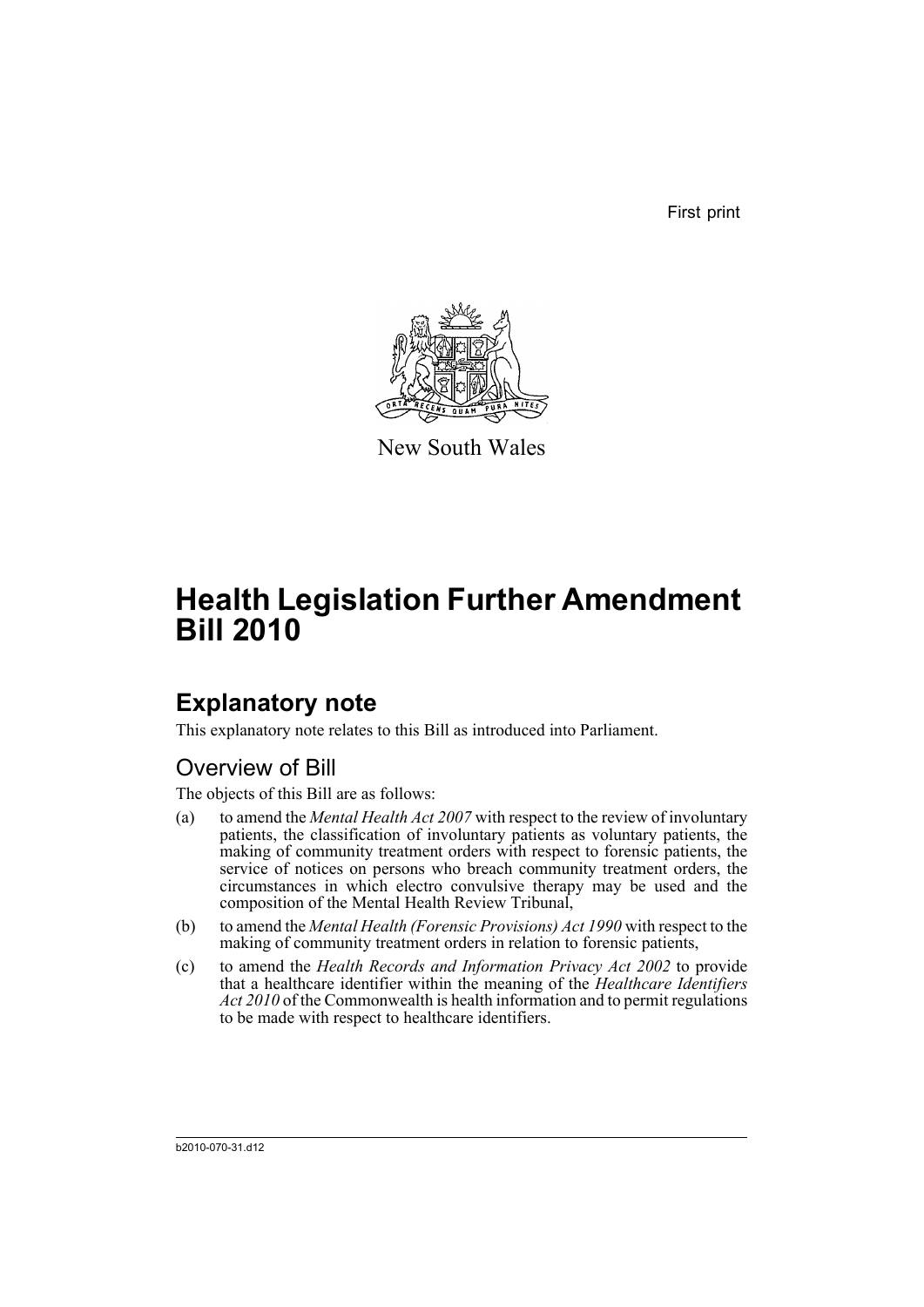Explanatory note

#### Outline of provisions

**Clause 1** sets out the name (also called the short title) of the proposed Act.

**Clause 2** provides for the commencement of the proposed Act on the date of assent to the proposed Act.

#### **Schedule 1 Amendment of Mental Health Act 2007 No 8**

**Schedule 1 [1]** permits the Mental Health Review Tribunal (*the Tribunal*) to review the case of an involuntary patient at any time. It also requires an authorised medical officer to cause an involuntary patient to be brought before the Tribunal at such times as may be required by the Tribunal for the purposes of any such review.

**Schedule 1 [2]** permits the Tribunal to classify an involuntary patient as a voluntary patient when conducting a review of the patient. **Schedule 1 [3]** makes a consequential amendment.

**Schedule 1 [4]** provides that the Tribunal, when determining whether to make a community treatment order in respect of a forensic patient, is not required to consider if the person has a previous history of refusing to accept appropriate treatment. Instead, it must be satisfied that the person is likely to continue in or to relapse into an active phase of mental illness if the order is not granted.

**Schedule 1 [5]** clarifies the steps that must be taken when notifying a person that he or she is in breach of a community treatment order and provides for notification to be given by post in circumstances where it is not reasonably practicable to hand the notice directly to the person. **Schedule 1 [9]** includes a transitional provision that enables the proposed notification requirements to be used in respect of a breach of a community treatment order that occurs before the proposed amendment commences.

**Schedule 1 [6]** corrects a typographical error in the formulation of a test to be applied by the Tribunal in making an electro convulsive therapy determination so that it is consistent with the formulation of the test in related provisions of the *Mental Health Act 2007* and in the corresponding provisions of the former *Mental Health Act 1990*.

**Schedule 1 [7]** removes a prohibition on the President of the Tribunal, when constituting the Tribunal, nominating members (other than psychiatrists) who are Australian lawyers. The President may now nominate a member whom the Governor considers to have suitable qualifications or experience.

**Schedule 1 [8]** enables regulations to be made containing provisions of a savings or transitional nature consequent on the enactment of the proposed Act.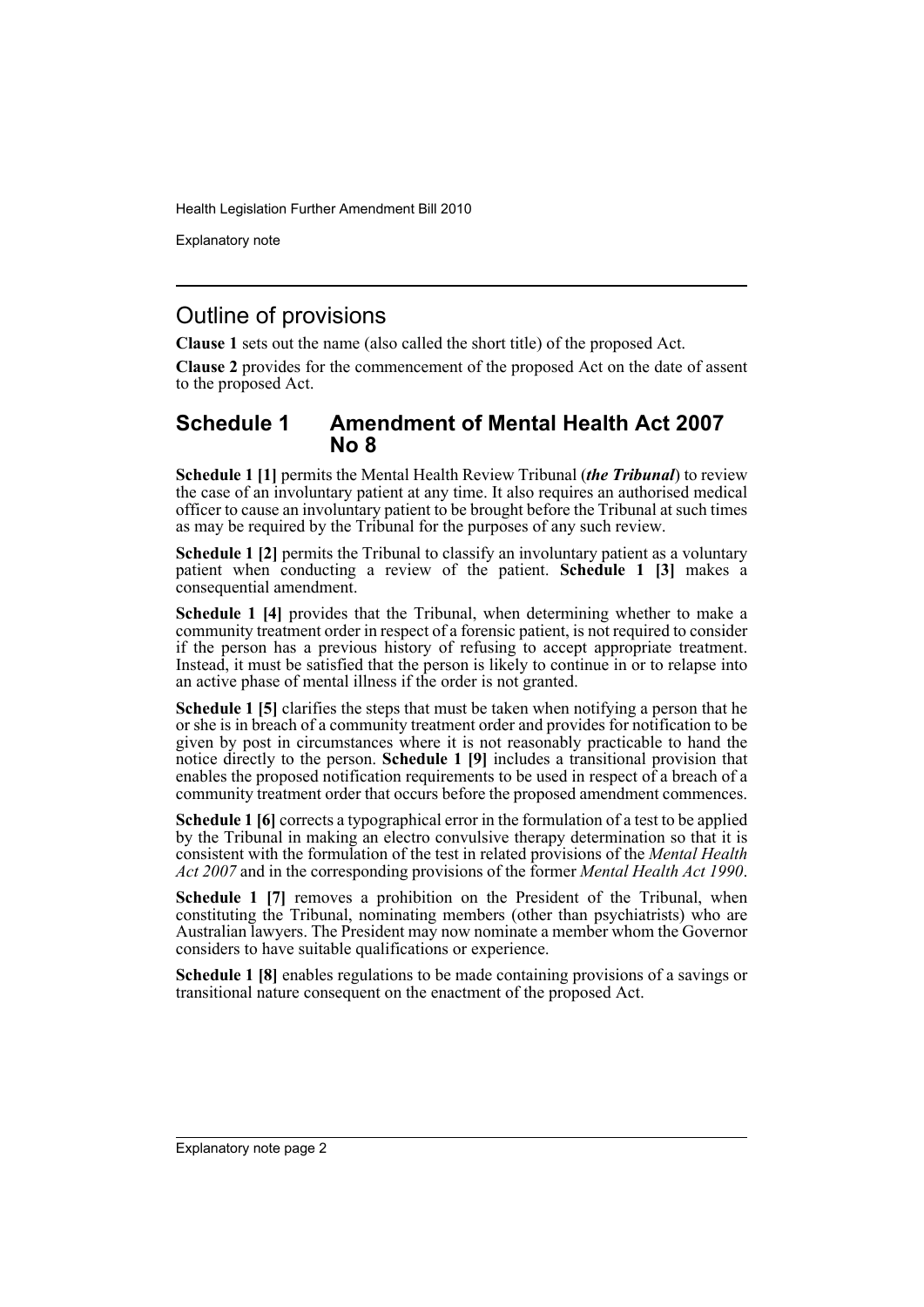Explanatory note

#### **Schedule 2 Amendment of Mental Health (Forensic Provisions) Act 1990 No 10**

**Schedule 2 [1]** provides that the Tribunal may make community treatment orders in relation to all forensic patients rather than certain classes of forensic patients as is the case at present.

**Schedule 2 [2]** enables regulations to be made containing provisions of a savings or transitional nature consequent on the enactment of the proposed Act.

#### **Schedule 3 Amendment of Health Records and Information Privacy Act 2002 No 71**

**Schedule 3 [1] and [2]** provide that a healthcare identifier within the meaning of the *Healthcare Identifiers Act 2010* of the Commonwealth is health information for the purposes of the *Health Records and Information Privacy Act 2002*.

**Schedule 3 [3]** provides that regulations may be made in relation to healthcare identifiers and may specify the circumstances in which a person may or may not use or disclose a healthcare identifier. A person who uses or discloses a healthcare identifier in contravention of any such regulation commits an offence (maximum penalty \$66,000 in the case of a corporation, or imprisonment for 2 years or \$13,200, or both, in any other case).

**Schedule 3 [4]** enables regulations to be made containing provisions of a savings or transitional nature consequent on the enactment of the proposed Act.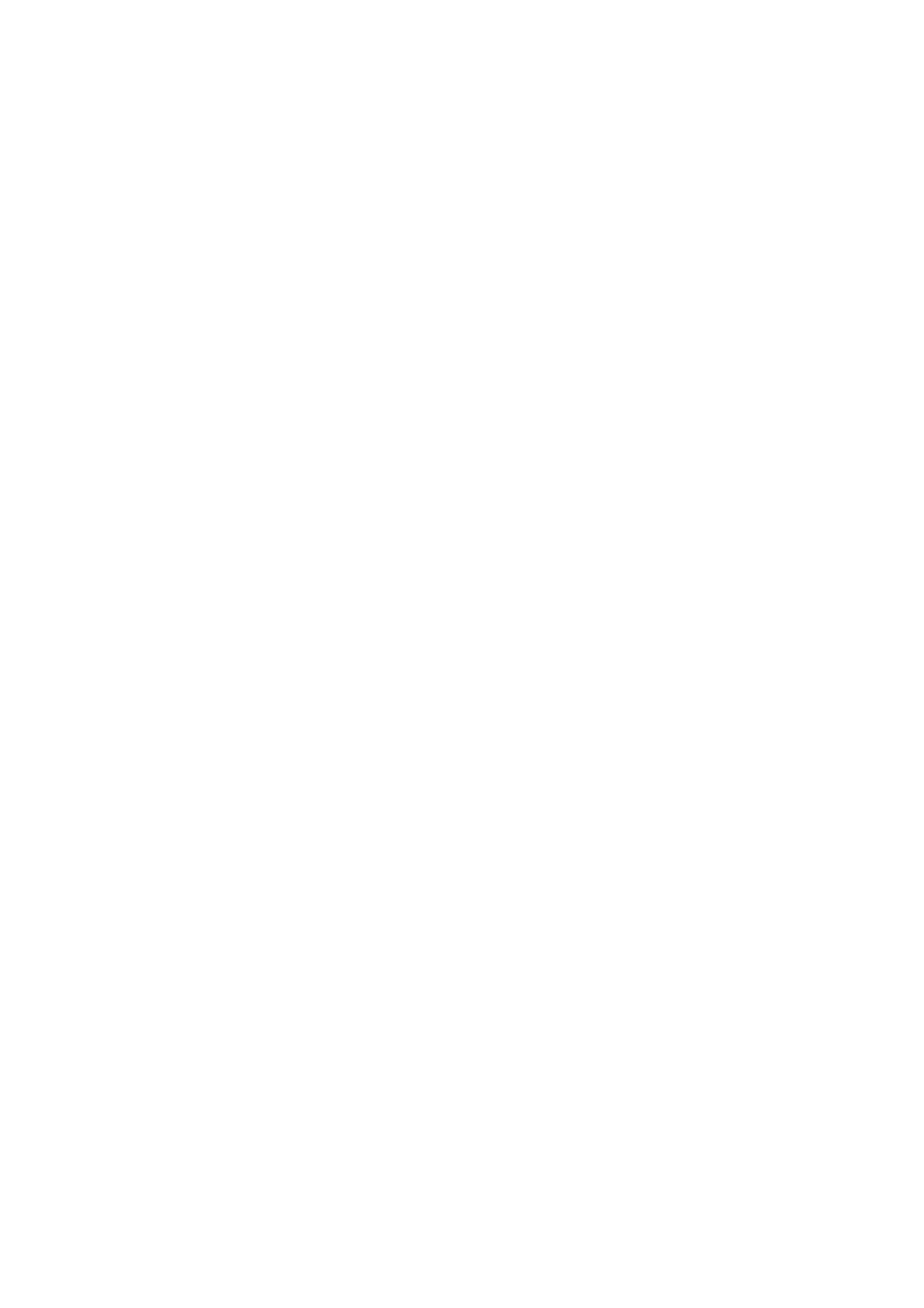First print



New South Wales

## **Health Legislation Further Amendment Bill 2010**

## **Contents**

|            |                                                                       | Page |
|------------|-----------------------------------------------------------------------|------|
|            | Name of Act                                                           | 2    |
| 2          | Commencement                                                          | 2    |
| Schedule 1 | Amendment of Mental Health Act 2007 No 8                              | 3    |
| Schedule 2 | Amendment of Mental Health (Forensic Provisions) Act<br>1990 No 10    | 5.   |
| Schedule 3 | Amendment of Health Records and Information Privacy<br>Act 2002 No 71 | 6    |
|            |                                                                       |      |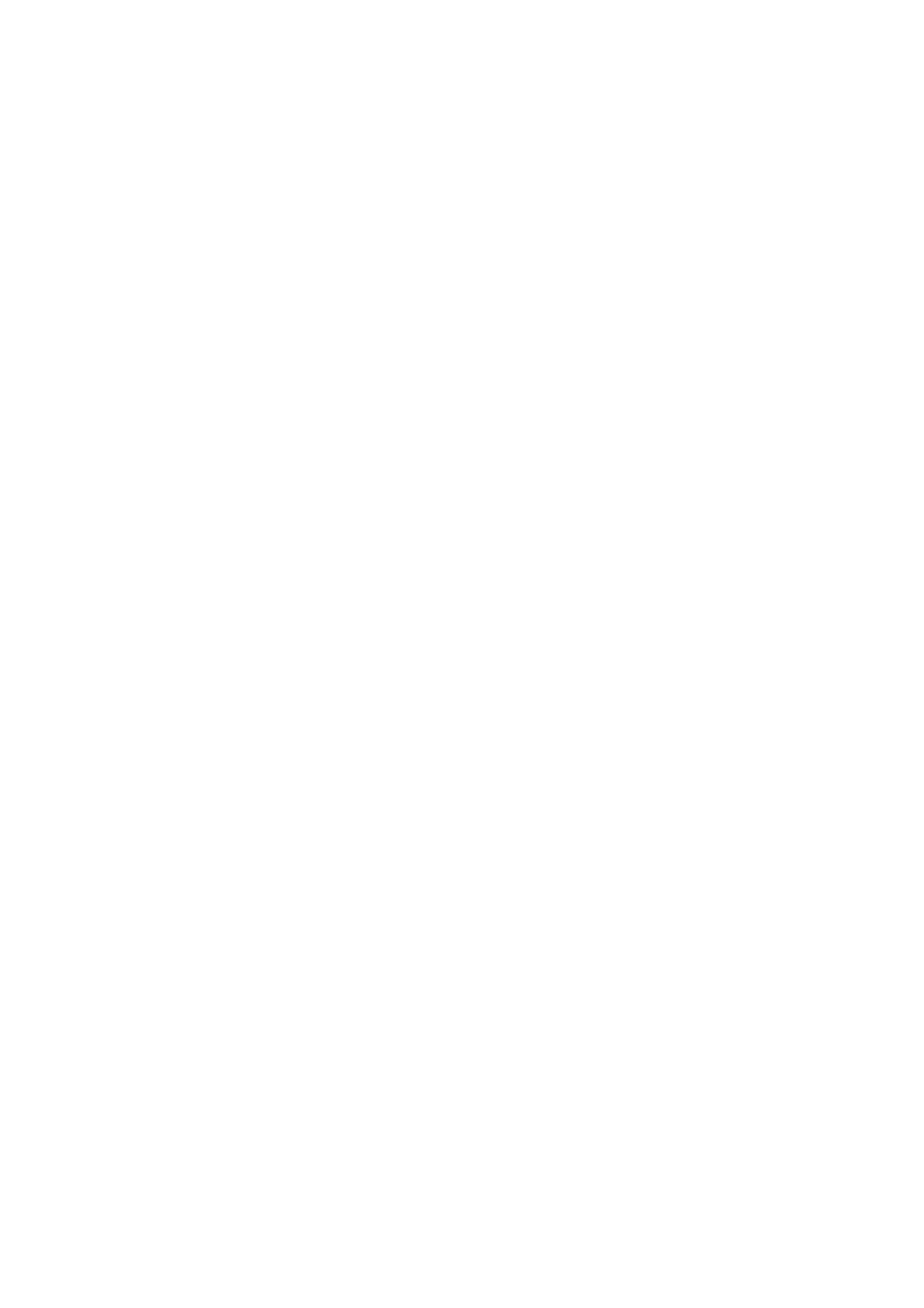

New South Wales

## **Health Legislation Further Amendment Bill 2010**

No , 2010

#### **A Bill for**

An Act to make miscellaneous amendments to various Acts that relate to health and associated matters.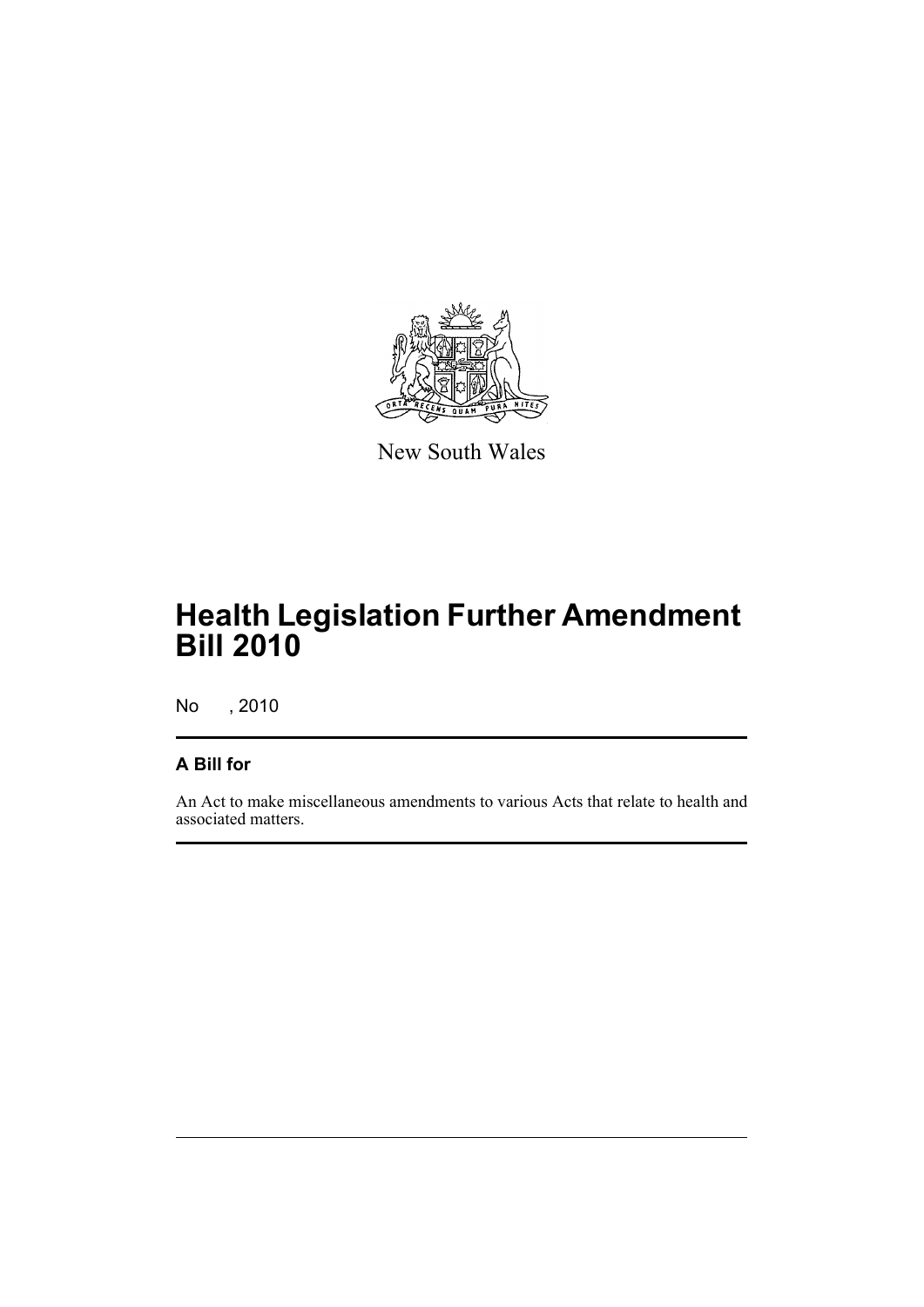<span id="page-7-1"></span><span id="page-7-0"></span>

| The Legislature of New South Wales enacts:                     |               |
|----------------------------------------------------------------|---------------|
| Name of Act                                                    | $\mathcal{P}$ |
| This Act is the Health Legislation Further Amendment Act 2010. | 3             |
| Commencement                                                   | 4             |
| This Act commences on the date of assent to this Act.          | 5             |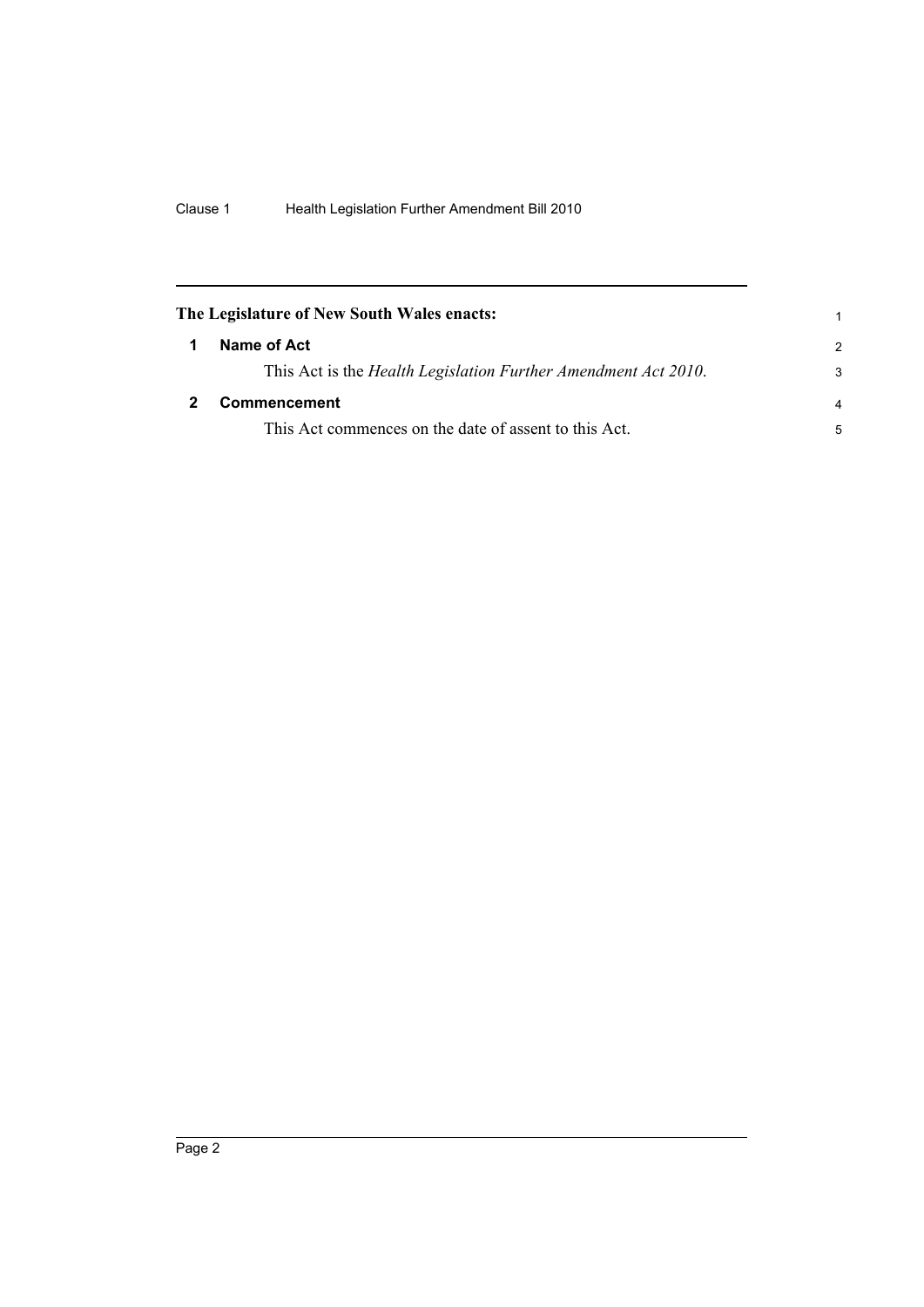<span id="page-8-0"></span>

| <b>Schedule 1</b> |                                                                            | <b>Amendment of Mental Health Act 2007</b><br>No 8                                                                                                                      | $\mathbf{1}$<br>2   |  |
|-------------------|----------------------------------------------------------------------------|-------------------------------------------------------------------------------------------------------------------------------------------------------------------------|---------------------|--|
| [1]               | Section 37 Reviews of involuntary patients by Tribunal                     |                                                                                                                                                                         |                     |  |
|                   |                                                                            | Omit section 37 (2). Insert instead:                                                                                                                                    |                     |  |
|                   | (1A)                                                                       | The Tribunal may review the case of an involuntary patient at<br>such other times as it sees fit.                                                                       | 5<br>6              |  |
|                   | (2)                                                                        | An authorised medical officer must cause an involuntary patient<br>to be brought before the Tribunal:                                                                   | $\overline{7}$<br>8 |  |
|                   |                                                                            | as soon as practicable before the end of the initial period of<br>(a)<br>detention, if it appears to the officer that the person should<br>continue to be detained, and | 9<br>10<br>11       |  |
|                   |                                                                            | at such other times as may be required by the Tribunal for<br>(b)<br>the purposes of any review under this section.                                                     | 12<br>13            |  |
| $[2]$             |                                                                            | Section 40 Re-classification of involuntary patients as voluntary patients                                                                                              | 14                  |  |
|                   |                                                                            | Omit section 40 (1). Insert instead:                                                                                                                                    | 15                  |  |
|                   | (1)                                                                        | An involuntary patient may be classified as a voluntary patient of<br>the mental health facility in which the patient is detained:                                      | 16<br>17            |  |
|                   |                                                                            | by an authorised medical officer at any time, or<br>(a)                                                                                                                 | 18                  |  |
|                   |                                                                            | by the Tribunal when conducting a review of the patient.<br>(b)                                                                                                         | 19                  |  |
| [3]               | Section 40 (2) (a)                                                         |                                                                                                                                                                         |                     |  |
|                   | Insert "or Tribunal" after "authorised medical officer".                   |                                                                                                                                                                         |                     |  |
| [4]               | Section 53 Determination of applications for community treatment<br>orders |                                                                                                                                                                         | 22<br>23            |  |
|                   |                                                                            | Insert "a forensic patient or" after "12 months been" in section 53 (3A).                                                                                               | 24                  |  |
| [5]               | Section 58 Breach of community treatment order                             |                                                                                                                                                                         |                     |  |
|                   | Insert after section 58 $(4)$ :                                            |                                                                                                                                                                         |                     |  |
|                   | (5)                                                                        | For the purposes of subsection $(3)$ , the director causes a person to<br>be given a breach notice if the director ensures that:                                        | 27<br>28            |  |
|                   |                                                                            | the notice is handed directly to the person, or<br>(a)                                                                                                                  | 29                  |  |
|                   |                                                                            | if it is not reasonably practicable to hand the notice directly<br>(b)<br>to the person, the notice is posted to the last known address<br>of the person.               | 30<br>31<br>32      |  |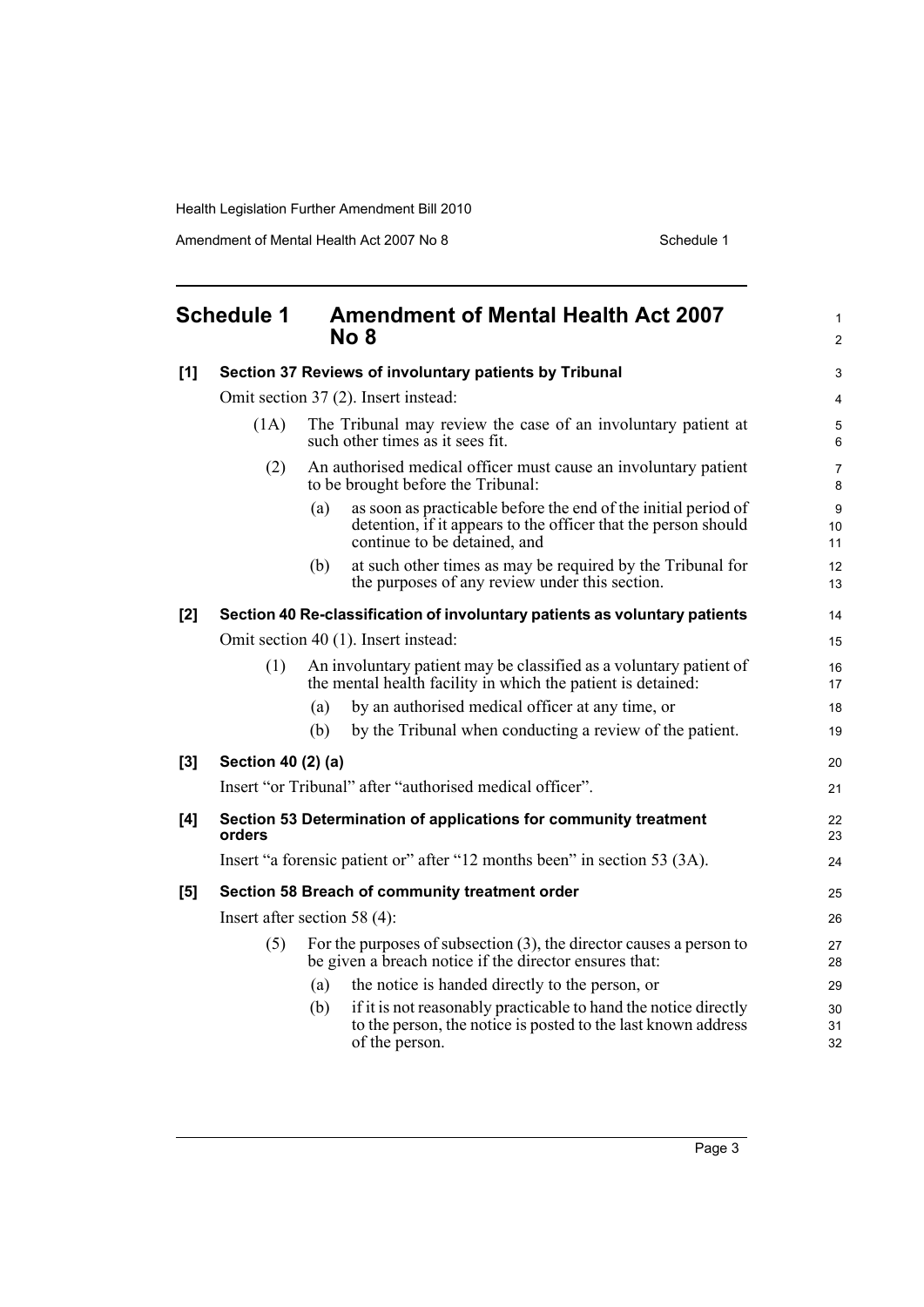| [6] |                                           | Section 96 Purpose and findings of ECT inquiries<br>Omit "necessary and desirable" from section $96(3)$ (b) (ii).<br>Insert instead "necessary or desirable".                                                           |  |
|-----|-------------------------------------------|-------------------------------------------------------------------------------------------------------------------------------------------------------------------------------------------------------------------------|--|
| [7] |                                           | <b>Section 150 Composition of Tribunal</b><br>Omit section $150(3)$ (b). Insert instead:<br>a member referred to in section 141 $(2)$ (c).<br>(b)                                                                       |  |
| [8] |                                           | Schedule 6 Savings, transitional and other provisions<br>Insert at the end of clause $1(1)$ :<br>Health Legislation Further Amendment Act 2010                                                                          |  |
| [9] | <b>Schedule 6</b><br>Insert after Part 4: |                                                                                                                                                                                                                         |  |
|     | Part 5                                    | Provisions consequent on enactment of<br><b>Health Legislation Further Amendment Act</b><br>2010                                                                                                                        |  |
|     | 22                                        | <b>Service of notices</b>                                                                                                                                                                                               |  |
|     |                                           | Section 58 as amended by the Health Legislation Further<br>Amendment Act 2010 extends to a refusal or failure to comply<br>with a community treatment order that occurred before the<br>commencement of that amendment. |  |

1 2 3

10 11

12 13 14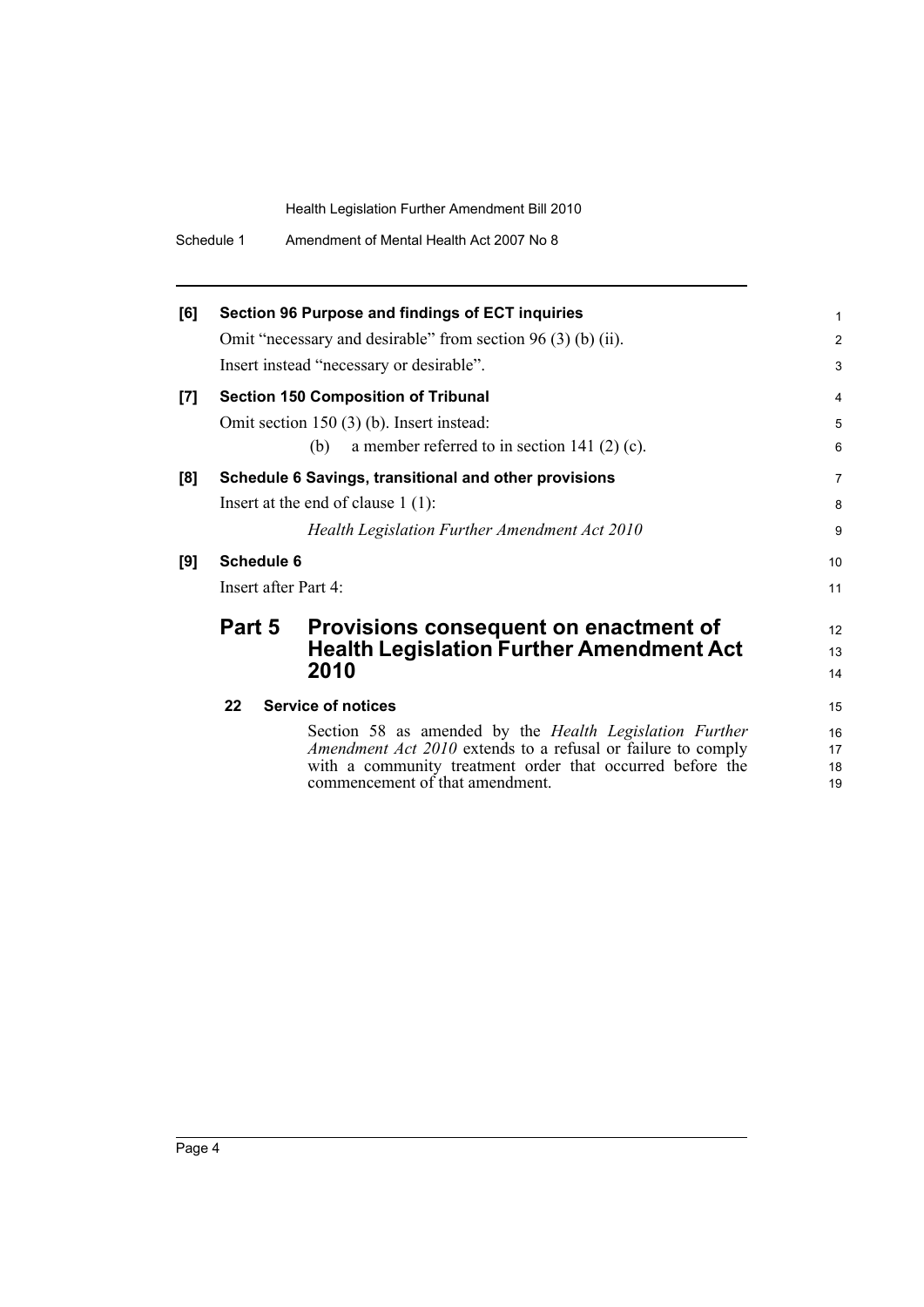Amendment of Mental Health (Forensic Provisions) Act 1990 No 10 Schedule 2

<span id="page-10-0"></span>

|       | <b>Schedule 2</b><br><b>Amendment of Mental Health (Forensic</b><br>Provisions) Act 1990 No 10 | $\mathbf{1}$<br>2 |
|-------|------------------------------------------------------------------------------------------------|-------------------|
| $[1]$ | <b>Section 67 Community treatment orders</b>                                                   | 3                 |
|       | Omit section $67$ (1) (a). Insert instead:                                                     | $\overline{4}$    |
|       | a forensic patient, or<br>(a)                                                                  | 5                 |
| [2]   | <b>Schedule 1 Savings and transitional provisions</b>                                          | 6                 |
|       | Insert at the end of clause $1A(1)$ :                                                          | 7                 |
|       | Health Legislation Further Amendment Act 2010                                                  | 8                 |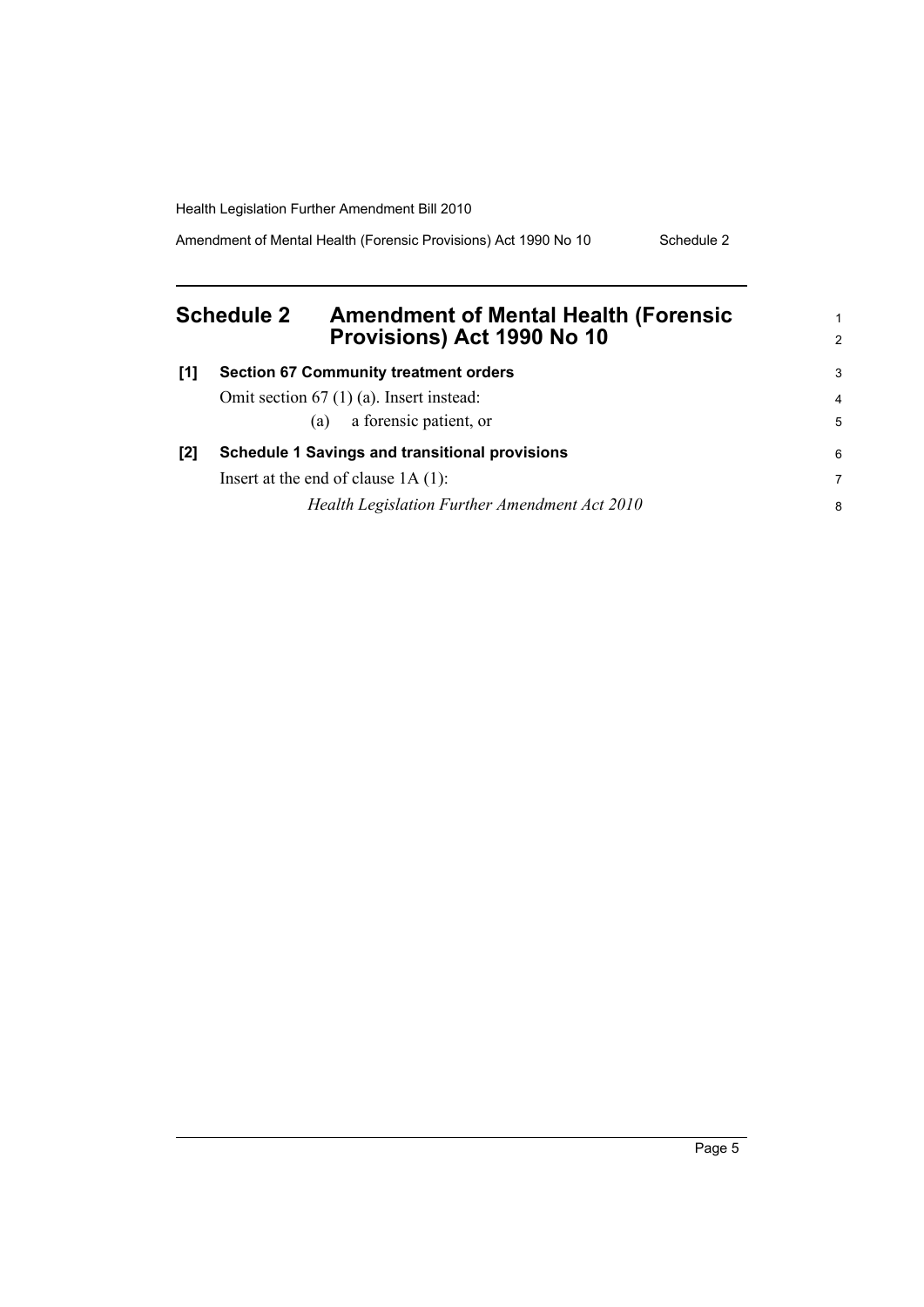Schedule 3 Amendment of Health Records and Information Privacy Act 2002 No 71

<span id="page-11-0"></span>

| <b>Schedule 3</b> | <b>Amendment of Health Records and</b><br><b>Information Privacy Act 2002 No 71</b> |
|-------------------|-------------------------------------------------------------------------------------|
|                   |                                                                                     |

| [1] |     |                    | <b>Section 4 Definitions</b> |                                                                                                                                                    | 3              |
|-----|-----|--------------------|------------------------------|----------------------------------------------------------------------------------------------------------------------------------------------------|----------------|
|     |     |                    |                              | Insert in alphabetical order in section $4(1)$ :                                                                                                   | $\overline{4}$ |
|     |     |                    |                              | <i>healthcare identifier</i> has the same meaning as it has in the<br>Healthcare Identifiers Act 2010 of the Commonwealth.                         | 5<br>6         |
| [2] |     |                    |                              | Section 6 Definition of "health information"                                                                                                       | $\overline{7}$ |
|     |     |                    |                              | Insert at the end of section $6$ (d):                                                                                                              | 8              |
|     |     |                    |                              | <sub>or</sub>                                                                                                                                      | 9              |
|     |     |                    | (e)                          | healthcare identifiers,                                                                                                                            | 10             |
| [3] |     | <b>Section 75A</b> |                              |                                                                                                                                                    | 11             |
|     |     |                    | Insert after section 75:     |                                                                                                                                                    | 12             |
|     | 75A |                    |                              | Regulations with respect to healthcare identifiers                                                                                                 | 13             |
|     |     | (1)                |                              | Without limiting section 75, regulations may be made for or with<br>respect to healthcare identifiers.                                             | 14<br>15       |
|     |     | (2)                | identifier                   | In particular, the regulations may specify the circumstances in<br>which a person may or may not use or disclose a healthcare                      | 16<br>17<br>18 |
|     |     | (3)                |                              | A person who uses or discloses a healthcare identifier in<br>contravention of a regulation made under subsection $(2)$ is guilty<br>of an offence. | 19<br>20<br>21 |
|     |     |                    |                              | Maximum penalty:                                                                                                                                   | 22             |
|     |     |                    | (a)                          | 600 penalty units in the case of a body corporate, or                                                                                              | 23             |
|     |     |                    | (b)                          | 120 penalty units or imprisonment for 2 years, or both, in<br>any other case.                                                                      | 24<br>25       |

1 2